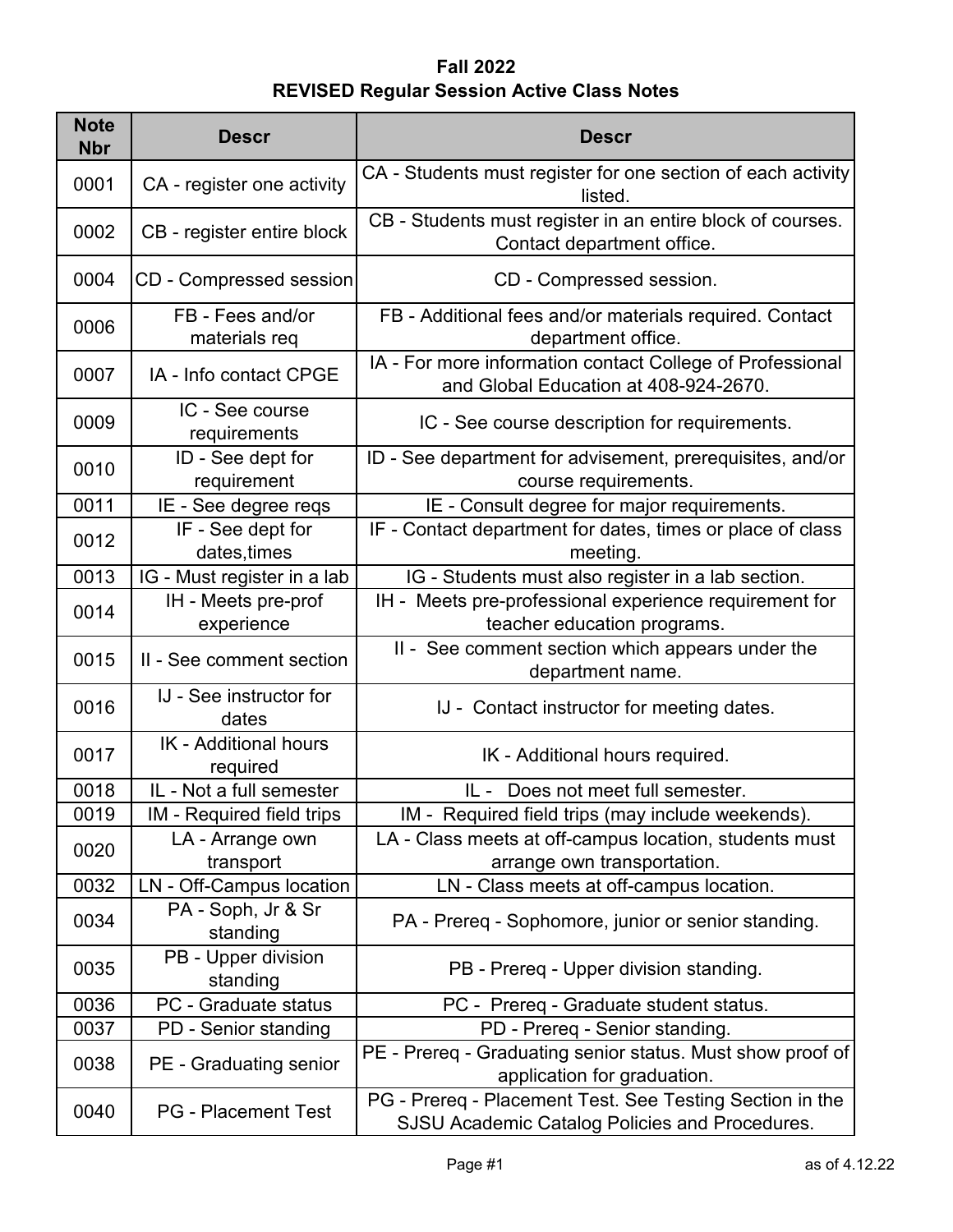| <b>Note</b><br><b>Nbr</b> | <b>Descr</b>                             | <b>Descr</b>                                                                                                                                                                                                                          |
|---------------------------|------------------------------------------|---------------------------------------------------------------------------------------------------------------------------------------------------------------------------------------------------------------------------------------|
| 0042                      | PI - Precal Proficiency<br><b>Assess</b> | PI - Prereq - Precalculus Proficiency Assessment. See<br>Testing Section in the SJSU Academic Catalog Policies<br>and Procedures.                                                                                                     |
| 0046                      | <b>PN - ENGL 001A</b>                    | PN - Prereq - ENGL 001 A.                                                                                                                                                                                                             |
| 0047                      | PO - ENGL 001A & 001B                    | PO - Prereq - ENGL 001 A and 001 B.                                                                                                                                                                                                   |
| 0048                      | <b>PP - Written Comm II</b>              | PP - Prereq - Written Communication II (100W) or<br>equivalent.                                                                                                                                                                       |
| 0052                      | PU - Proof completion<br>prereq          | PU - At first class meeting students must furnish proof of<br>completion of prerequisites.                                                                                                                                            |
| 0053                      | PV - Prereq courses<br>required          | PV - Prerequisite courses required. See course description.                                                                                                                                                                           |
| 0054                      | req                                      | PW-Prereq skills/material PW - Prerequisites, skills or materials are required. Consult<br>the course description or contact department office.                                                                                       |
| 0057                      | PZ - WST, GE Core, Uppr<br>Div St        | PZ - Prereq - Passage of WST, Upper Division standing<br>and completion of CORE GE. Consult Catalog and Class<br>Schedule Policies. If you met requirements at another<br>institution. provide transcript to Student Services Center. |
| 0058                      | P1 - Prereq 100W                         | P1 - Prereq - 100W.                                                                                                                                                                                                                   |
| 0059                      | RA - Instructor consent                  | RA - Requires consent of instructor.                                                                                                                                                                                                  |
| 0060                      | <b>RB - Consent Grad/UG</b><br>Advisor   | RB - Requires Consent of graduate or undergraduate<br>advisor.                                                                                                                                                                        |
| 0061                      | RC - Dept release w<br>permission        | RC - Requires department release of permission number.                                                                                                                                                                                |
| 0062                      | <b>RD</b> - Departmental<br>approval     | RD - Requires department approval.                                                                                                                                                                                                    |
| 0063                      | <b>RE</b> - Requires<br>agreemnt/contrct | RE - Requires negotiated agreements or contracts. Consult<br>department.                                                                                                                                                              |
| 0064                      | RF - Restricted class level              | RF - Restricted class level. Consult department before<br>enrolling.                                                                                                                                                                  |
| 0066                      | RH - Honors course                       | RH - Honors course. Requires department approval.                                                                                                                                                                                     |
| 0067                      | RI - Not open to majors                  | RI - Not open to students majoring in this discipline.                                                                                                                                                                                |
| 0068                      | RJ - Restrict certain<br>majors          | RJ - Restricted to certain majors. Others permitted during<br>add/drop on space available basis.                                                                                                                                      |
| 0069                      | RK - Restrict certain<br>majors          | RK - Restricted to certain majors. Contact department<br>office for information.                                                                                                                                                      |
| 0070                      | RL - Open to non majors                  | RL - Open to non majors.                                                                                                                                                                                                              |
| 0071                      | <b>RM</b> - Disabled students<br>only    | RM - Disabled students only.                                                                                                                                                                                                          |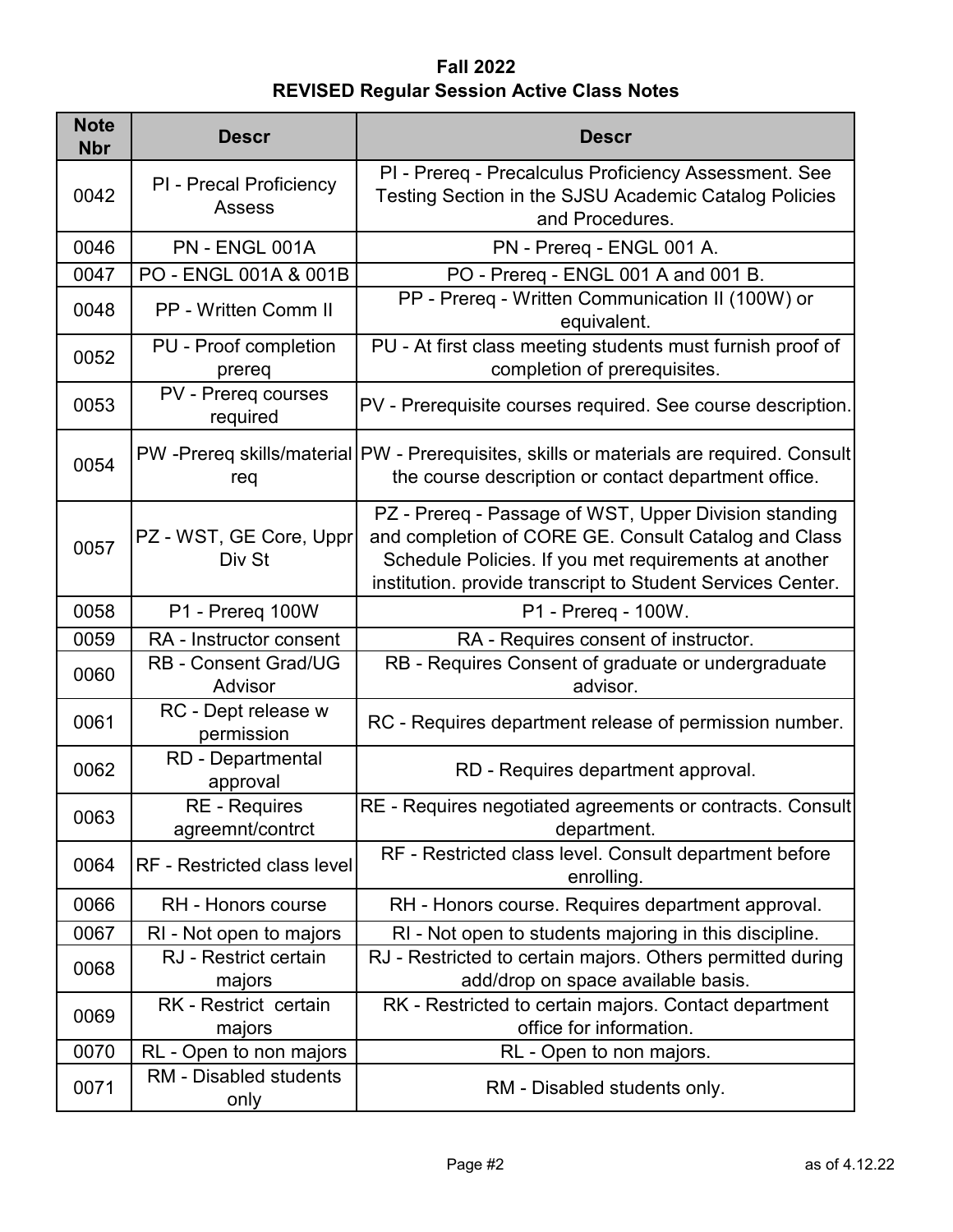| <b>Note</b><br><b>Nbr</b> | <b>Descr</b>                           | <b>Descr</b>                                                                                                                                                                                                                                                                                                                 |
|---------------------------|----------------------------------------|------------------------------------------------------------------------------------------------------------------------------------------------------------------------------------------------------------------------------------------------------------------------------------------------------------------------------|
| 0073                      | RO - No Open U students                | RO - Not available to Open University students.                                                                                                                                                                                                                                                                              |
| 0074                      | RP - Grade of B or better              | RP - Prerequisites must be completed with grades of "B" or<br>better.                                                                                                                                                                                                                                                        |
| 0075                      | RQ -Grades of C or better              | RQ - Prerequisites must be completed with grades of "C"<br>or better.                                                                                                                                                                                                                                                        |
| 0077                      | RS - Restrict dept majors              | RS - Restricted to majors in this department. Contact<br>department for more information.                                                                                                                                                                                                                                    |
| 0096                      | IN - Meets Multiple GE<br>Areas        | IN - Multiple GE areas are met by completion of this<br>course; See General Education section in SJSU Catalog<br>and Class Schedule Policies.                                                                                                                                                                                |
| 0106                      | <b>CM - Course Match</b>               | Per CSU, ten seats have been reserved for the Course<br>Match Program. Any unused reserved seats will be<br>released before the semester begins.                                                                                                                                                                             |
| 0107                      | <b>Safety Equipment</b><br>Required    | Students must bring safety goggles and hearing protection<br>to every class.                                                                                                                                                                                                                                                 |
| 0108                      | <b>Certification Required</b>          | Requires completion of Flight Certification; See Adviser.                                                                                                                                                                                                                                                                    |
| 0109                      | Fully Online -<br>Asynchronous         | FULLY ONLINE - NO designated day/time meetings (TBA).<br>May utilize Canvas. More info at sjsu.edu/ecampus                                                                                                                                                                                                                   |
| 0110                      | Fully Online -<br>Synchronous          | FULLY ONLINE - Designated day/time online meetings.<br>May utilize Canvas. More info at sjsu.edu/ecampus                                                                                                                                                                                                                     |
| 0111                      | Hybrid - Async & In Prsn<br>Mtgs       | HYBRID - NO designated day/time online meetings (TBA)<br>with occasional In Person meetings. May utilize Canvas.<br>More info at sjsu edu/ecampus. Must be in compliance with<br>COVID vaccination requirements to enroll in classes<br>meeting In Person or Hybrid Modalities.                                              |
| 0112                      | Hybrid - Sync & In Prsn<br><b>Mtgs</b> | HYBRID - Designated day/time online meetings, with<br>occasional In Person meetings. May utilize Canvas. More<br>info at sjsu.edu/ecampus. Must be in compliance with<br>COVID vaccination requirements to enroll in classes<br>meeting In Person or Hybrid Modalities                                                       |
| 0113                      | Hybrid - In-Person &<br>Async          | HYBRID - 2 Meeting Patterns: (1) designated In Person<br>with day/time meetings; and (2) NO designated online<br>day/time meetings (TBA). May utilize Canvas. More info at<br>sjsu.edu/ecampus. Must be in compliance with COVID<br>vaccination requirements to enroll in classes meeting In<br>Person or Hybrid Modalities. |